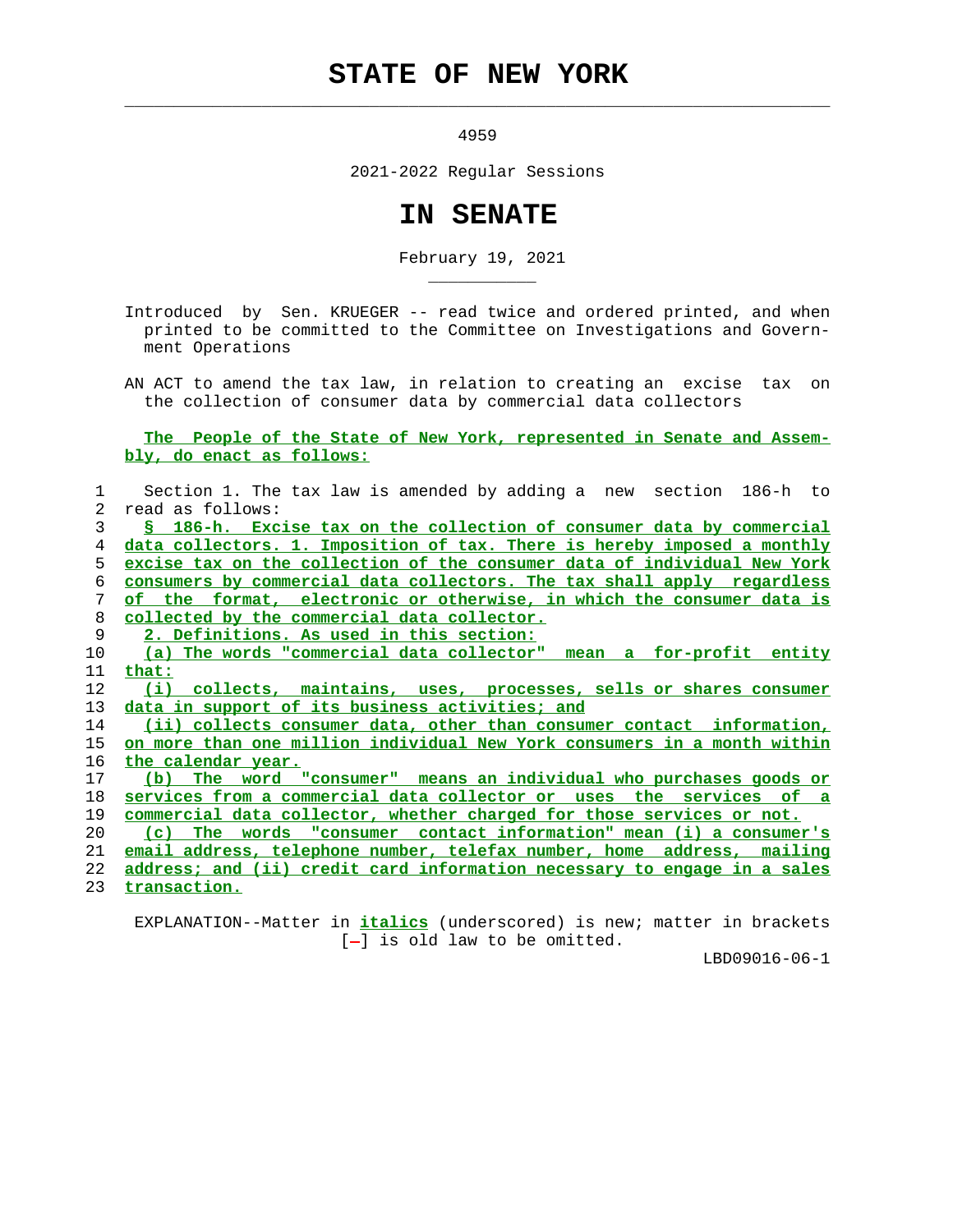S. 4959 2

| 1  |                                                        | (d) The words "consumer data" mean any information that identifies,      |
|----|--------------------------------------------------------|--------------------------------------------------------------------------|
| 2  |                                                        | relates to, describes, is capable of being associated with, or could     |
| 3  |                                                        | reasonably be linked with a consumer, whether directly submitted to the  |
| 4  |                                                        | commercial data collector by the consumer or derived from other sources. |
| 5  |                                                        | (e) The words "New York consumer" mean a consumer whose primary resi-    |
| 6  |                                                        | dence, as defined in article twenty-two of this chapter, is in New York  |
| 7  | state.                                                 |                                                                          |
| 8  |                                                        | 3. Rate of tax. The tax is imposed on commercial data collectors at      |
| 9  |                                                        | the following rates based on the number of New York consumers a commer-  |
| 10 | cial data collector collects data on within the month. |                                                                          |
| 11 | New York consumers                                     | <u>tax</u>                                                               |
| 12 | Less than or equal to one million                      | $\mathbf 0$                                                              |
| 13 | over one million to two million                        | five cents per month on the number                                       |
| 14 |                                                        | of New York consumers over                                               |
| 15 |                                                        | one million but not more                                                 |
| 16 |                                                        | than two million                                                         |
| 17 | over two million to three million                      | fifty thousand dollars per month plus                                    |
| 18 |                                                        |                                                                          |
| 19 |                                                        | ten cents per month on the number<br>of New York consumers over          |
|    |                                                        |                                                                          |
| 20 |                                                        | two million but not more than                                            |
| 21 |                                                        | three million                                                            |
| 22 | over three million to four million                     | one hundred fifty thousand dollars                                       |
| 23 |                                                        | per month plus fifteen cents per                                         |
| 24 |                                                        | month on the number of New York                                          |
| 25 |                                                        | consumers over three million                                             |
| 26 |                                                        | but not more than four million                                           |
| 27 | over four million to five million                      | three hundred thousand dollars per                                       |
| 28 |                                                        | month plus twenty cents per month                                        |
| 29 |                                                        | on the number of New York                                                |
| 30 |                                                        | consumers over four million but                                          |
| 31 |                                                        | not more than five million                                               |
| 32 | over five million to six million                       | five hundred thousand dollars per                                        |
| 33 |                                                        | month plus twenty-five cents per                                         |
| 34 |                                                        | month on the number of                                                   |
| 35 |                                                        | New York consumers over five                                             |
| 36 |                                                        | million but not more than                                                |
| 37 |                                                        | six million                                                              |
| 38 | over six million to seven million                      | seven hundred fifty thousand dollars                                     |
| 39 |                                                        | plus thirty cents per month on the                                       |
| 40 |                                                        | number of New York consumers                                             |
| 41 |                                                        | over six million but not more                                            |
| 42 |                                                        | than seven million                                                       |
| 43 |                                                        | over seven million to eight million one million, fifty thousand dollars  |
| 44 |                                                        | per month plus thirty-five cents per                                     |
| 45 |                                                        | month on the number of New York                                          |
| 46 |                                                        | consumers over seven                                                     |
| 47 |                                                        | million but not more than eight                                          |
| 48 |                                                        | million                                                                  |
| 49 | over eight million to nine million                     | one million, four hundred thousand                                       |
| 50 |                                                        | dollars per month plus forty cents                                       |
| 51 |                                                        | per month on the number of New                                           |
| 52 |                                                        | York consumers over eight                                                |
| 53 |                                                        | million but not more than nine                                           |
| 54 |                                                        | million                                                                  |
| 55 | over nine million to ten million                       | one million, eight hundred thousand                                      |
| 56 |                                                        | dollars per month plus forty-five                                        |